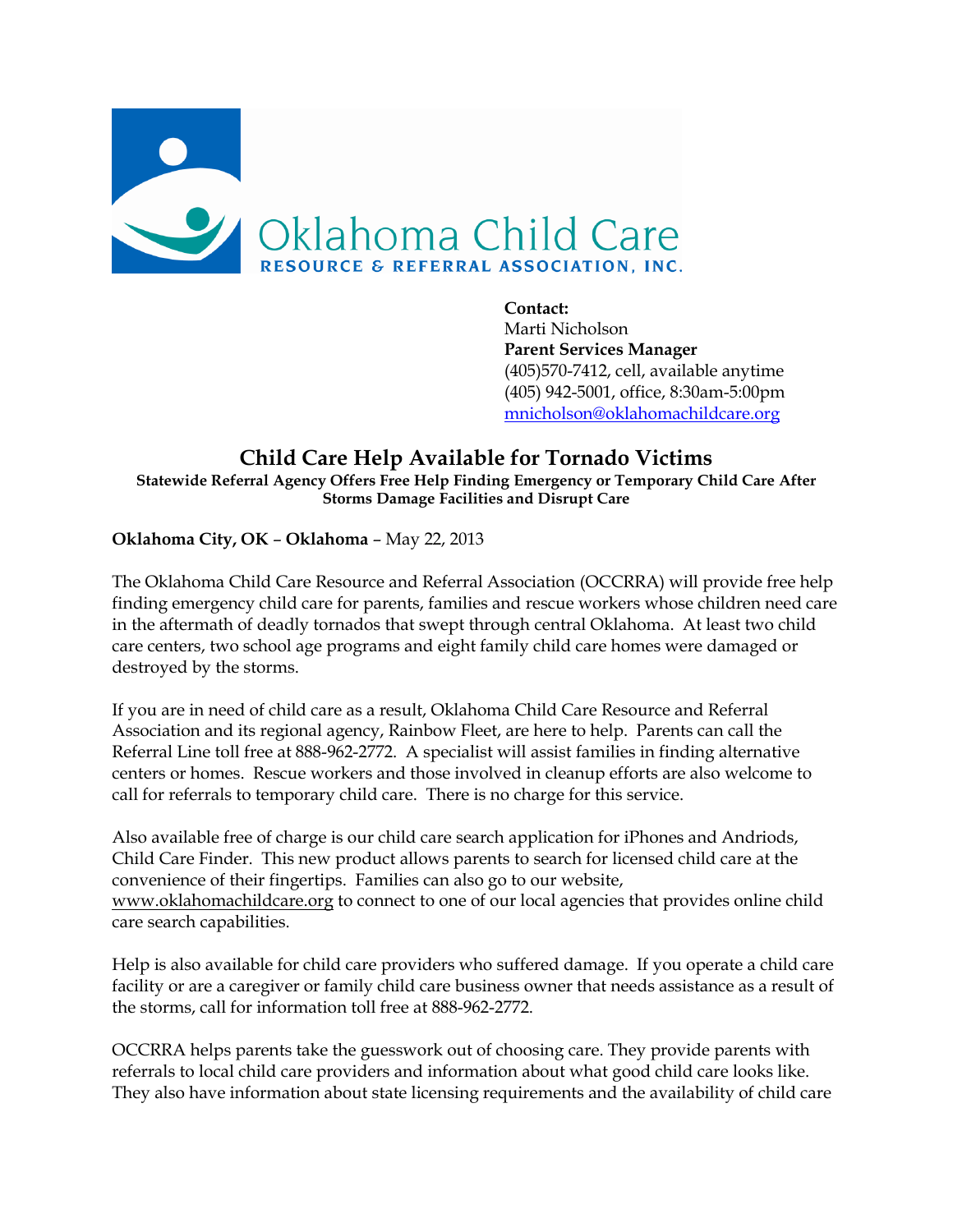subsidies. Child Care Resource &Referral agencies provide guidance—by phone, in person and via the Internet— that is tailored to each individual family.

OCCRRA, the Oklahoma Child Care Resource & Referral Association, Inc., is a private, nonprofit organization established in 1999 to promote child care quality, affordability and availability for all Oklahoma families. Its services are provided throughout the state by eight regional resource and referral agencies which help families find and choose child care and learn about what to look for when selecting quality care. The Association receives funding from the Department of Human Services, Oklahoma Child Care Services.##

# **PSA:**

## **Looking for Child Care after the Tornado?**

#### **We are here to help.**

Contact our referral service toll free. A specialist will assist you with finding an alternative child care arrangement. You can also search online or by smart phone app.

#### **Call: Oklahoma Child Care Resource & Referral 888-962-2772**

There is no charge for this service.

(continued next page)